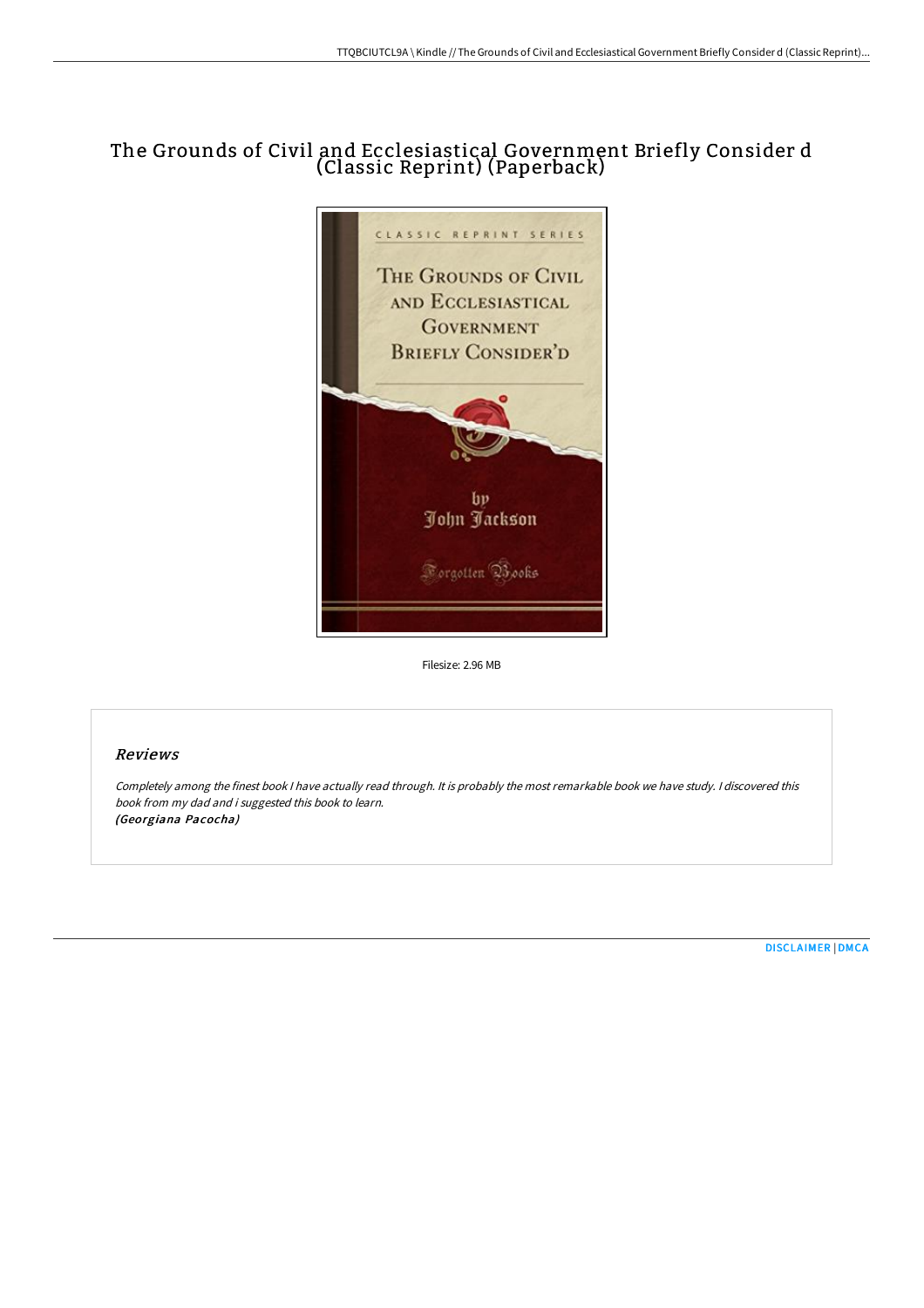## THE GROUNDS OF CIVIL AND ECCLESIASTICAL GOVERNMENT BRIEFLY CONSIDER D (CLASSIC REPRINT) (PAPERBACK)



To download The Grounds of Civil and Ecclesiastical Government Briefly Consider d (Classic Reprint) (Paperback) PDF, make sure you click the link under and download the ebook or gain access to other information which might be highly relevant to THE GROUNDS OF CIVIL AND ECCLESIASTICAL GOVERNMENT BRIEFLY CONSIDER D (CLASSIC REPRINT) (PAPERBACK) book.

Forgotten Books, 2018. Paperback. Condition: New. Language: English . Brand New Book \*\*\*\*\* Print on Demand \*\*\*\*\*. Excerpt from The Grounds of Civil and Ecclesiastical Government Briefly Consider d Right, but the advancing the Intercft and Power of Sparta; gluten/g in h 5 f) Reafon to all Mankind 5 and enlarg d and improv d by the Help and Light of Revelation. Hence it was the Doctrine of the Stairs t that the Original of Law was deriv d from God and Nature, So that Humane Laws in General, whether Ecclfyiafiical or) Civil, that have a true and right Fouhdation, are ou-w ly particular Deductions from the general Principles Of Nature or Reajbn, or from the reveal d Law of God, efiablifh d by common Content in every Polii tical Society for the public Good, according astheir Exigences or the particular State of their Circum . Fiances may require 3 with the Sanctions of Rewards and Bunifh merits an nex d, to encourage and enforce the Obfervance Of them. Hence, as the neceffary Relations arifing by Nature betwixt particular Men, and the mutual Obligations c onfequent thereupon, are the Reafon and Ground of Menfs entring intd public Societies, in order to fecure and maintain; their Natural Rights, which are the Foundation of thofe Laws by which they confent to be govern df; and to make them the Rule of their Actions to-s Wards-one another So Secondly; The Relations which whole dilhne t Societies hear to one another, and the rediprocal Obligations ari Ying thence, are the Foundation of the great zmiver-x fal Law of Nations, which cannot or limited, or difpens d with by any Law of any parti-z cular Society 3 all Nations having an equal penitent ment in it, and Right to the Benefit of It. And further,...

R Read The Grounds of Civil and [Ecclesiastical](http://albedo.media/the-grounds-of-civil-and-ecclesiastical-governme.html) Government Briefly Consider d (Classic Reprint) (Paperback) Online ଈ Download PDF The Grounds of Civil and [Ecclesiastical](http://albedo.media/the-grounds-of-civil-and-ecclesiastical-governme.html) Government Briefly Consider d (Classic Reprint) (Paperback)